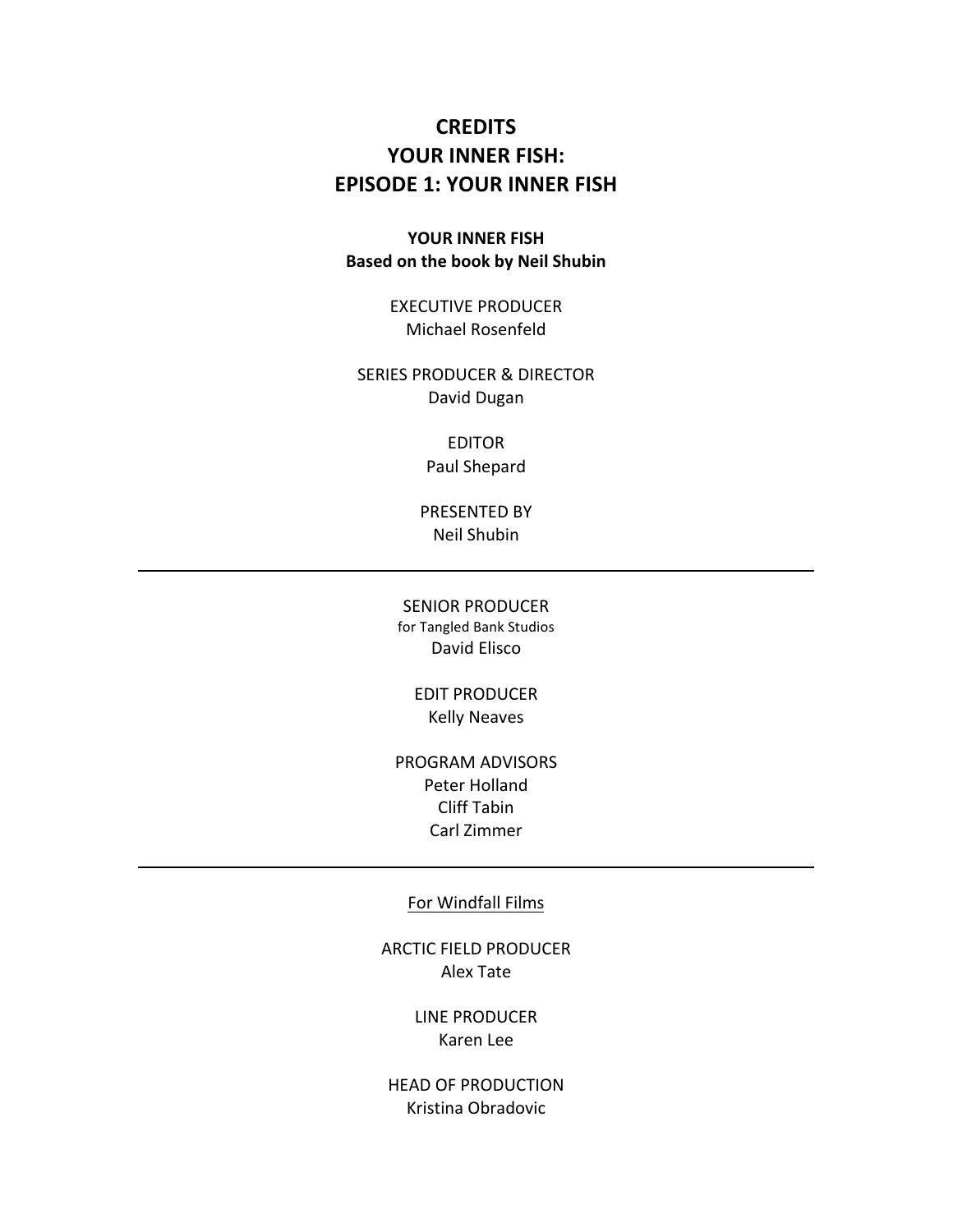### JUNIOR PRODUCTION MANAGER Ulrike Pflanz

### EDIT!ASSISTANT Will Fiennes

## **JUNIOR RESEARCHER** Fiona Clarke

## ACCOUNTANT Sue Harvard

- DIRECTORS OF PHOTOGRAPHY SOUND RECORDISTS Mike Coles **Mario** Gardenas Dave Drum **Mark Mandler** Mark Mandler Stuart Dunn Dug Mara Piers Leigh **John Mathie** Stephen McCarthy Zac Piper George Woodcock **Rich Pooler** Rich Pooler
	- Brian!Whitlock

VISUAL EFFECTS & ANIMATION Jellyfish Pictures

**VFX & ANIMATION DIRECTOR** Tom!Brass

### VFX!PRODUCER Carmen Perez-Marsa

## MUSIC Max de Wardener

PRODUCTION DESIGNER Jamie Andrews

## POST PRODUCTION PRODUCER Karen Smith

SOUND DESIGNER Blair Jollands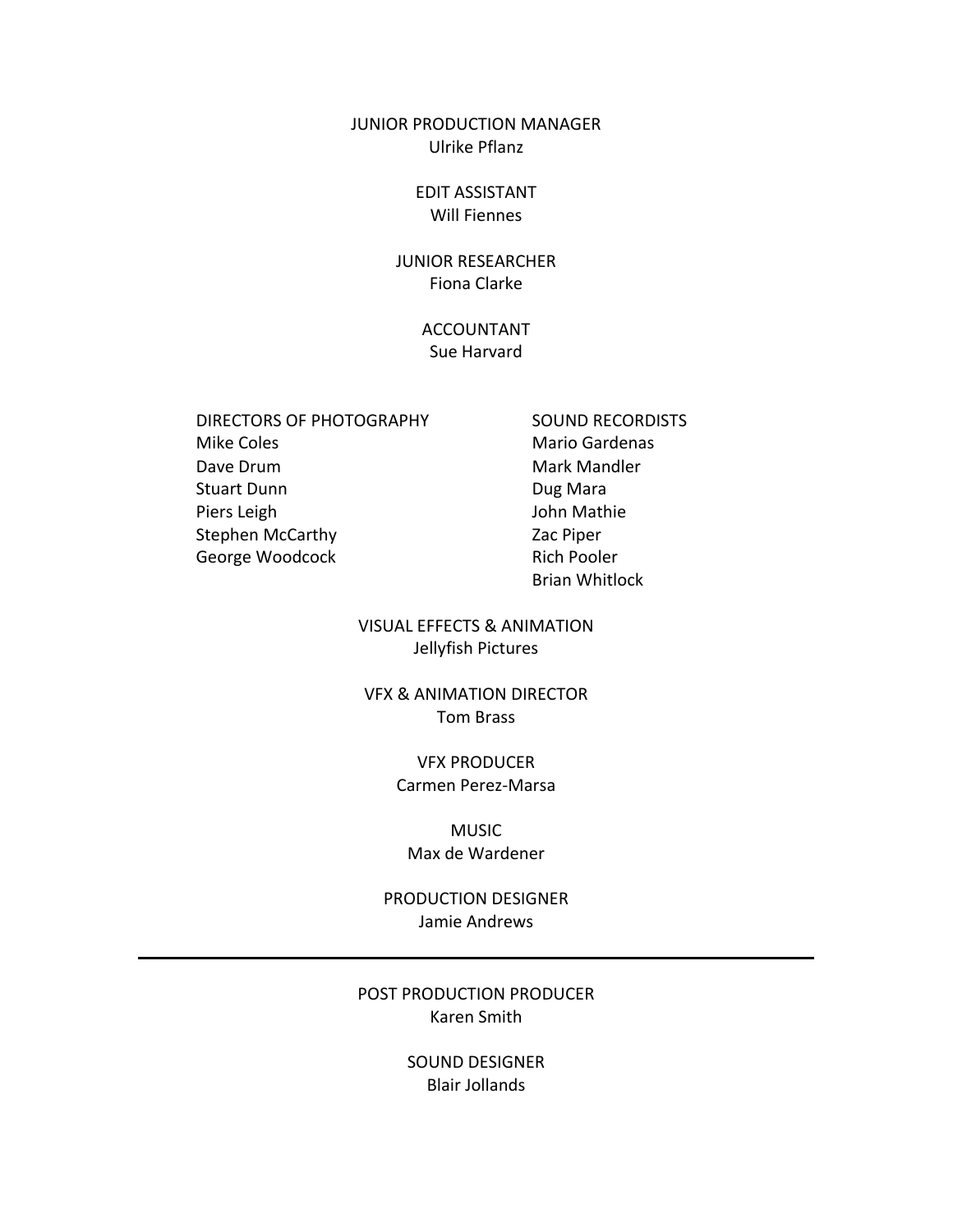DUBBING MIXER Nick Fry

## **COLORIST** Perry Gibbs

ONLINE EDITORS Tamer!Osman Stef Henley

## For Tangled Bank Studios

EXECUTIVE IN CHARGE Sean Carroll

DIRECTOR OF PRODUCTION Lori Beane

> SENIOR RESEARCHER Laura Helft

> > RESEARCHER Lia Kvatum

SENIOR PRODUCER Anne Tarrant

LINE PRODUCER Heather Forbes

POST PRODUCTION SUPERVISOR Arjun!Rao

> ADDITIONAL!EDITING Daniel Sheire

PRODUCTION COORDINATOR Lorri Garcia-Cottrell

ASSISTANT TO THE EXECUTIVE PRODUCER Wilma Davis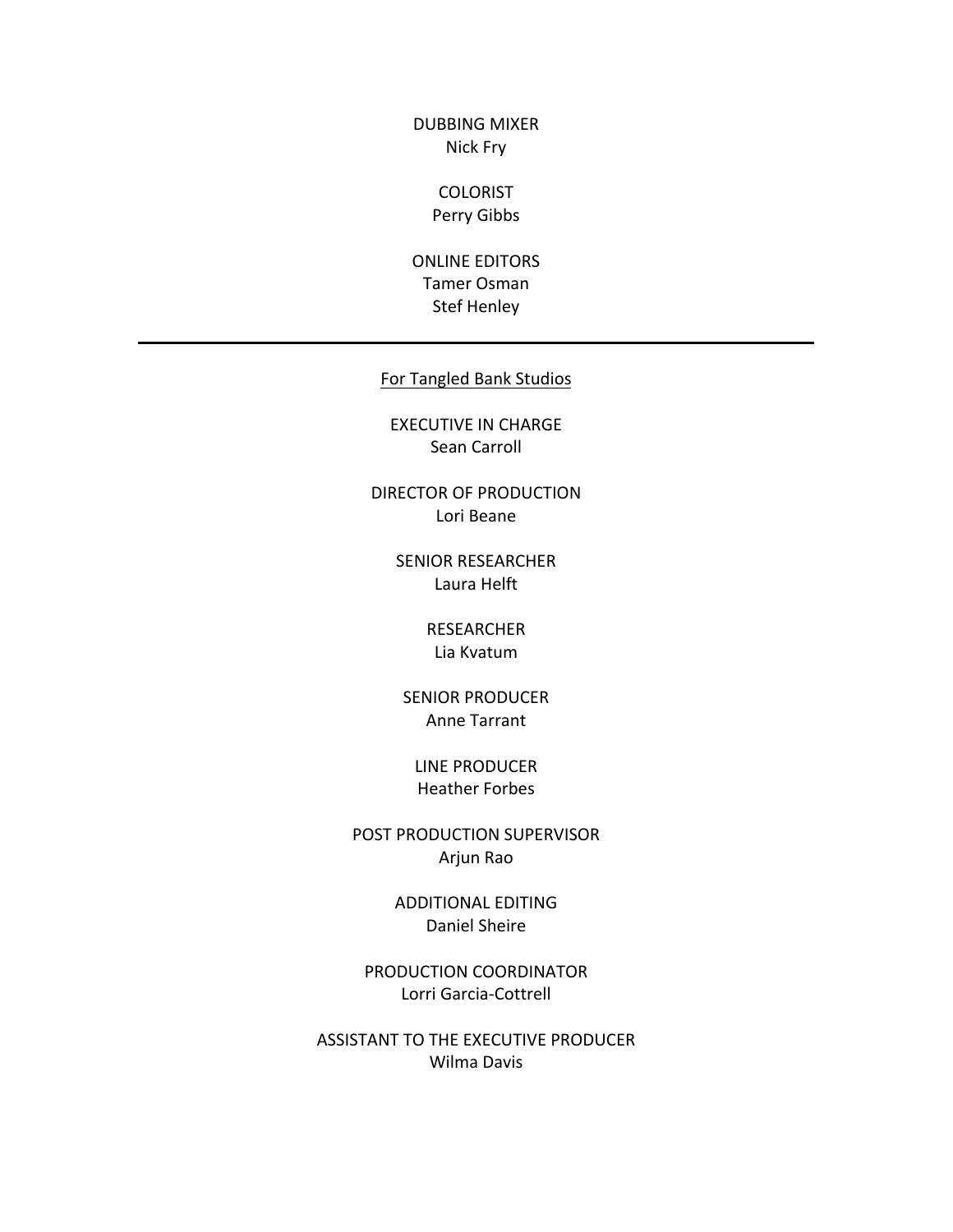Tangled Bank Studios, LLC is a production company established and funded by the Howard Hughes Medical Institute

### SPECIAL THANKS

Chicago Transit Authority The Academy of Natural Sciences of Drexel University

# STOCK FOOTAGE AND STILLS Alexander Stirling Calder Swann Memorial Fountain, 1924 © 2014 Calder Foundation, New York / DACS London BBC Motion Gallery/Getty Images Chicago Tribune Den Haag, Koninklijke Bibliotheek The Harvard Crimson McGraw-Hill Science Photo Library TASCHEN T3!Media \_\_\_\_\_\_\_\_\_\_\_\_\_\_\_\_\_\_\_\_\_\_\_\_\_\_\_\_\_\_\_\_\_\_\_\_\_\_\_\_\_\_\_\_\_\_\_\_\_\_\_\_\_\_\_\_\_\_\_\_\_\_\_\_\_\_\_\_\_

A Tangled Bank Studios, LLC and Windfall Films, Ltd. Production for PBS

© MMXIV Tangled Bank Studios, LLC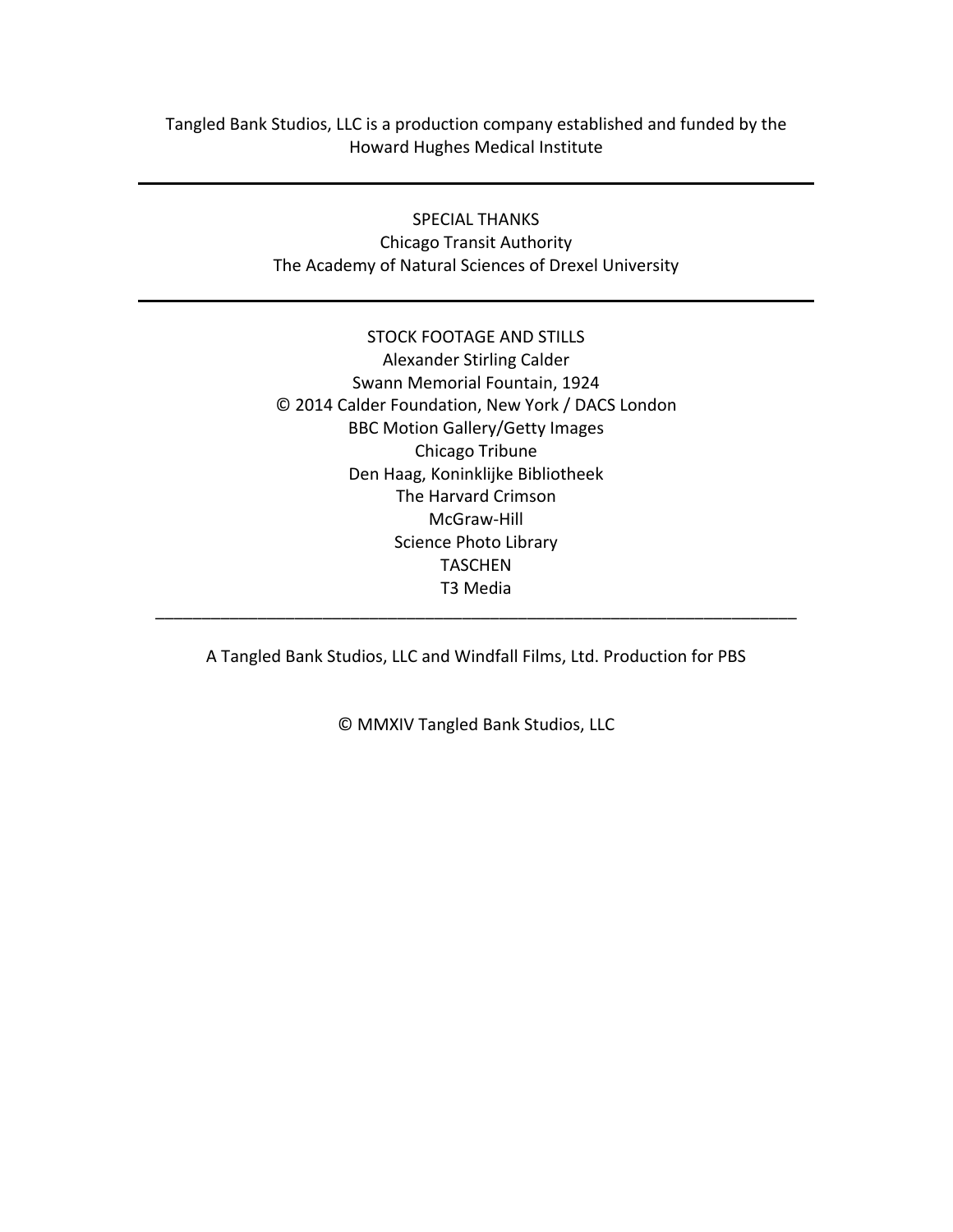# **CREDITS** YOUR INNER FISH: **EPISODE 2: YOUR INNER REPTILE**

## YOUR INNER FISH **Based on the book by Neil Shubin**

EXECUTIVE PRODUCER Michael Rosenfeld

**SERIES PRODUCER** David Dugan

PRODUCER/DIRECTOR Alex!Tate

> EDITOR Garry Crystal

PRESENTED BY Neil Shubin

SENIOR PRODUCER for Tangled Bank Studios David Elisco

# PROGRAM ADVISORS Peter Holland Cliff Tabin Carl Zimmer

#### For Windfall Films

ASSISTANT!PRODUCER **Kelly Neaves** 

> LINE PRODUCER Karen Lee

HEAD OF PRODUCTION Kristina!Obradovic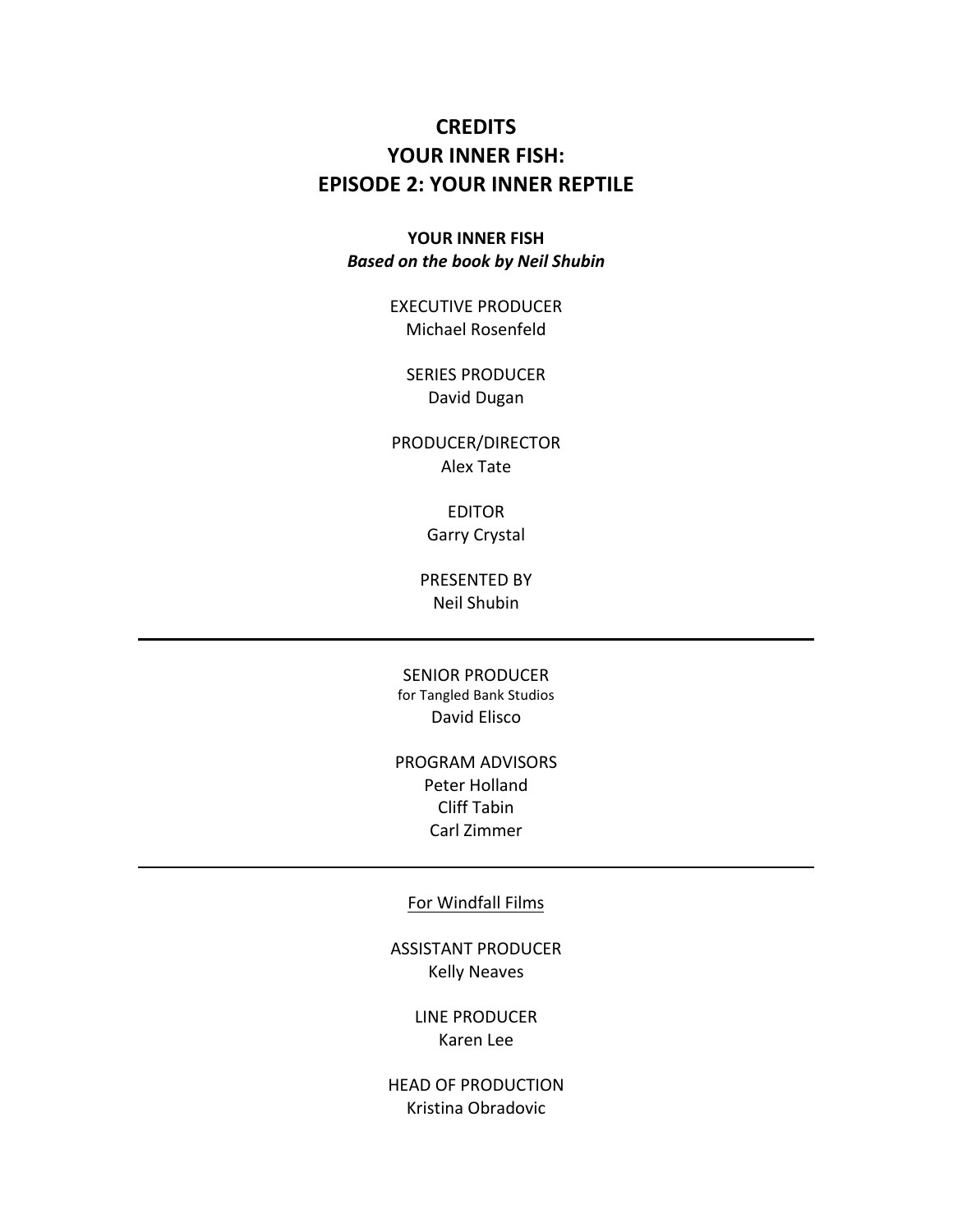JUNIOR PRODUCTION MANAGER Ulrike Pflanz

> EDIT!ASSISTANT Will Fiennes **JUNIOR RESEARCHER** Fiona Clarke

> > ACCOUNTANT Sue Harvard

DIRECTORS OF PHOTOGRAPHY SOUND RECORDISTS Stuart Dunn Mario Gardenas Piers Leigh **View Accounts** and Dohn Mathie Stephen McCarthy Spence Palermo

**Rich Pooler** Conley van der Westhuizen

VISUAL!EFFECTS Jellyfish Pictures

**MUSIC** Max de Wardener

PRODUCTION DESIGNER Jamie Andrews

POST PRODUCTION PRODUCER Karen Smith

> SOUND DESIGNER Blair Jollands

DUBBING MIXER Nick Fry

> COLORIST Perry Gibbs

ONLINE EDITORS Tamer Osman Stef Henley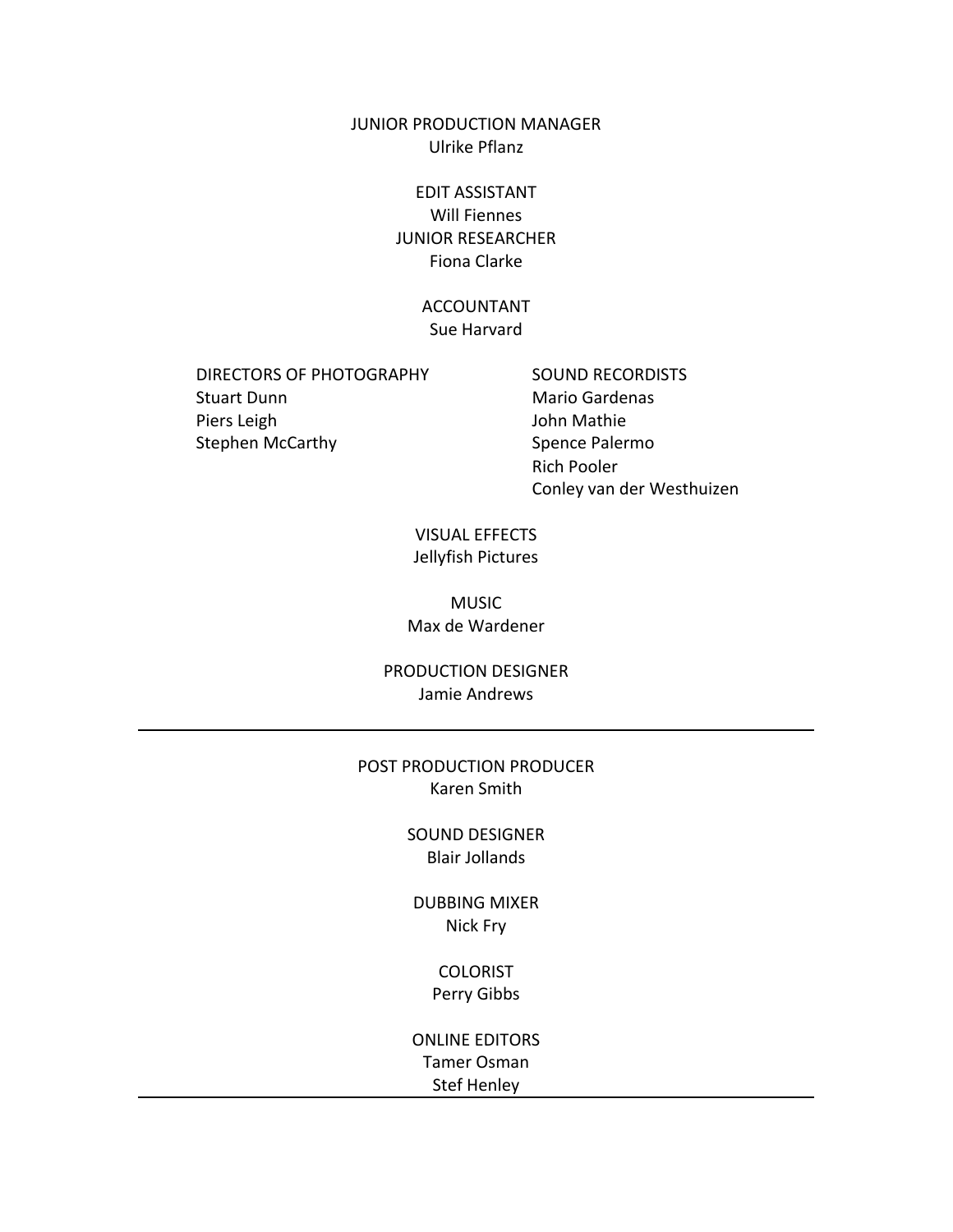For Tangled Bank Studios

EXECUTIVE IN CHARGE Sean Carroll

DIRECTOR OF PRODUCTION Lori Beane

> SENIOR RESEARCHER Laura Helft RESEARCHER Lia Kvatum

SENIOR PRODUCER Anne Tarrant

LINE PRODUCER Heather Forbes

POST PRODUCTION SUPERVISOR Arjun!Rao

PRODUCTION COORDINATOR Lorri Garcia-Cottrell

ASSISTANT TO THE EXECUTIVE PRODUCER Wilma Davis

Tangled Bank Studios, LLC is a production company established and funded by the Howard Hughes Medical Institute

> SPECIAL THANKS Chicago Transit Authority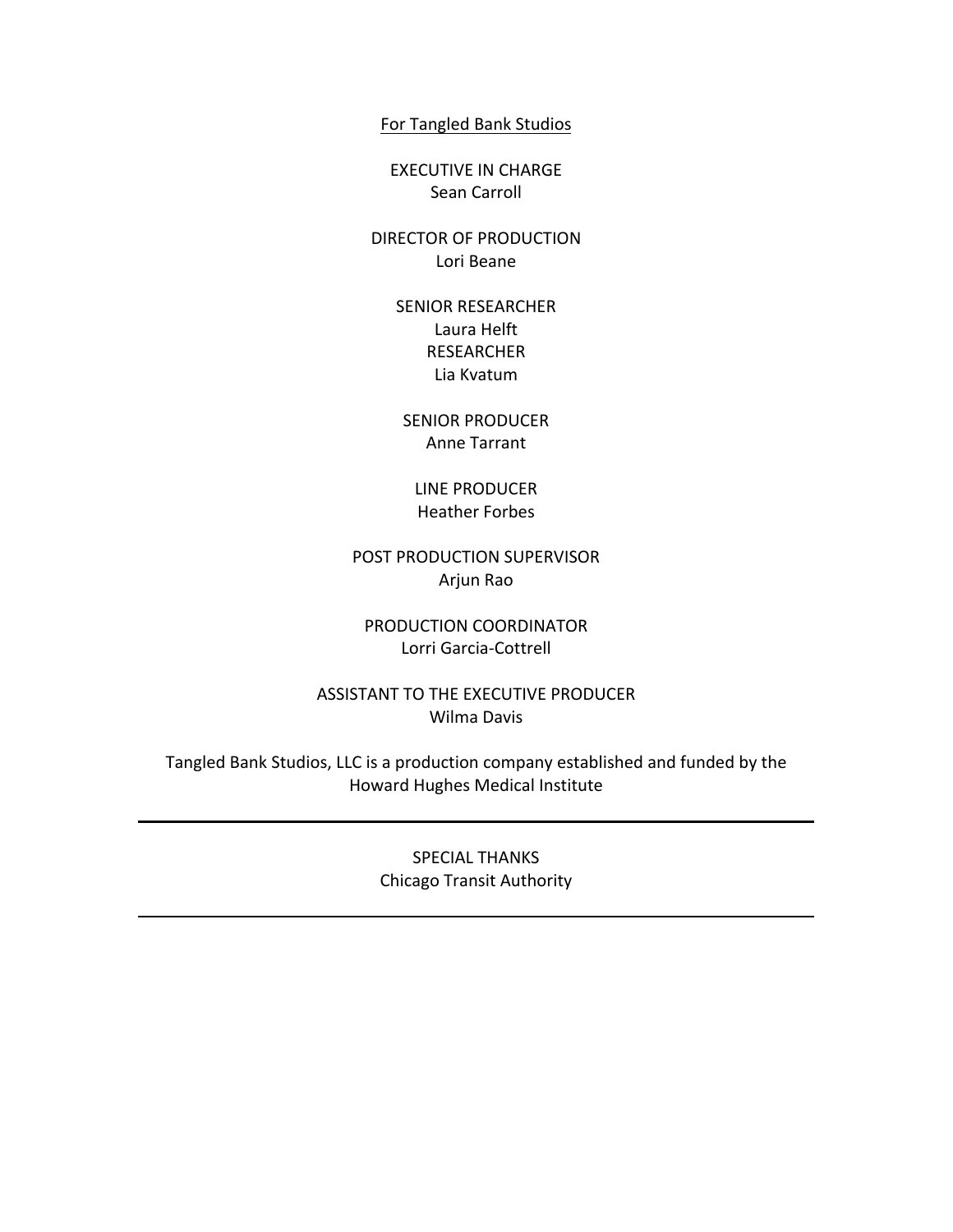STOCK FOOTAGE AND STILLS AAAS **BBC Motion Gallery** Chandoha Photography Chicago Tribune Corbis The Harvard Crimson **NHNZ Moving Images** Pond 5 Richard Fitzpatrick Science Photo Library

A Tangled Bank Studios, LLC and Windfall Films, Ltd. Production for PBS

© MMXIV Tangled Bank Studios, LLC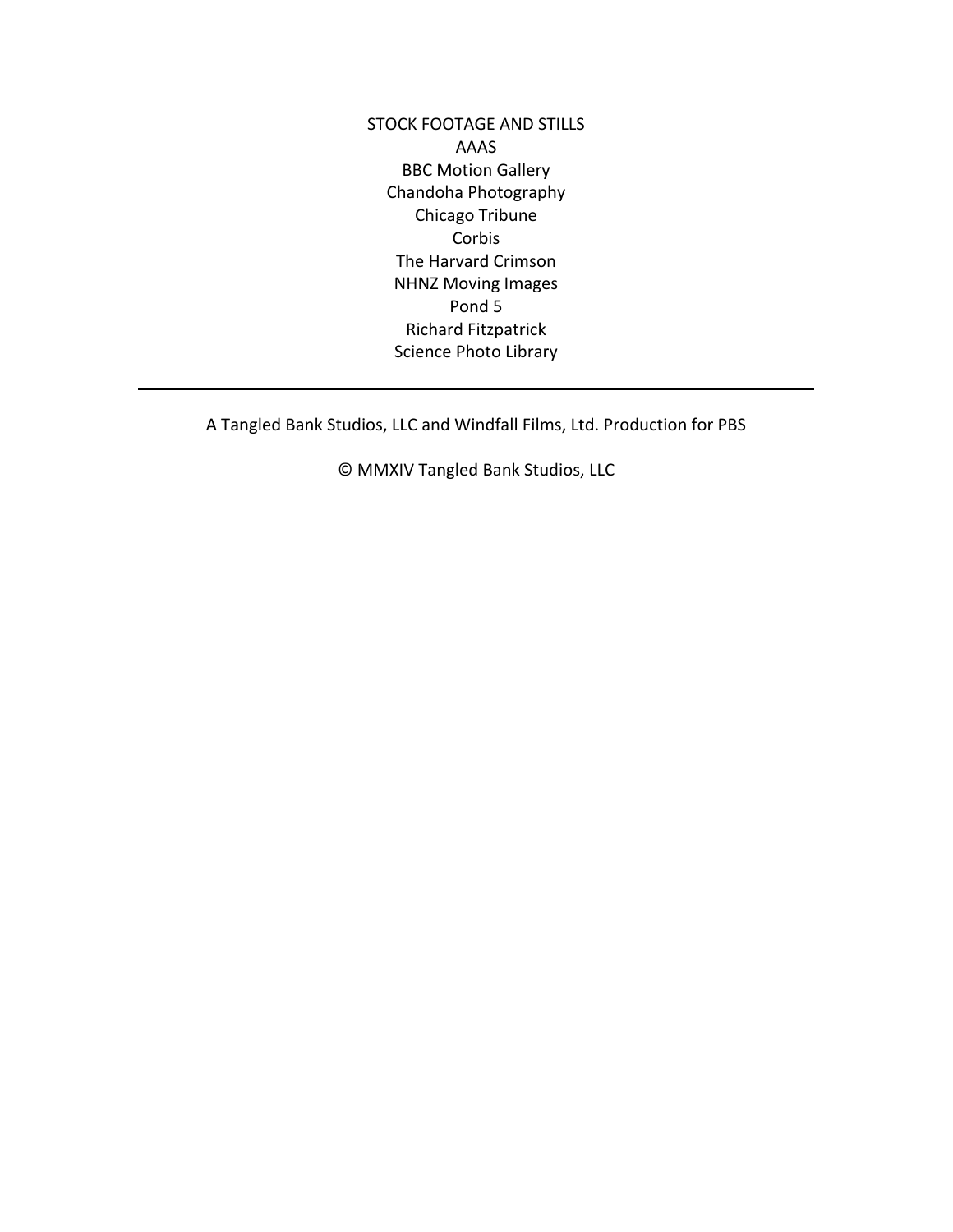# **CREDITS** YOUR INNER FISH: **EPISODE 3: YOUR INNER MONKEY**

## YOUR INNER FISH **Based on the book by Neil Shubin**

EXECUTIVE PRODUCER Michael Rosenfeld

**SERIES PRODUCER** David Dugan

PRODUCER/DIRECTOR Tom!Cook

> EDITOR Sabrina Burnard

PRESENTED BY Neil Shubin

\_\_\_\_\_\_\_\_\_\_\_\_\_\_\_\_\_\_\_\_\_\_\_\_\_\_\_\_\_\_\_\_\_\_\_\_\_\_\_\_\_\_\_\_\_\_\_\_\_\_\_\_\_\_\_\_\_\_\_\_\_\_\_\_\_\_\_\_\_

SENIOR PRODUCER for Tangled Bank Studios David!Elisco

PROGRAM ADVISORS

John Hawks Peter Holland Jon Kaas Cliff Tabin Carl Zimmer

For Windfall Films

ASSISTANT!PRODUCER Peter Fison

> LINE PRODUCER Karen Lee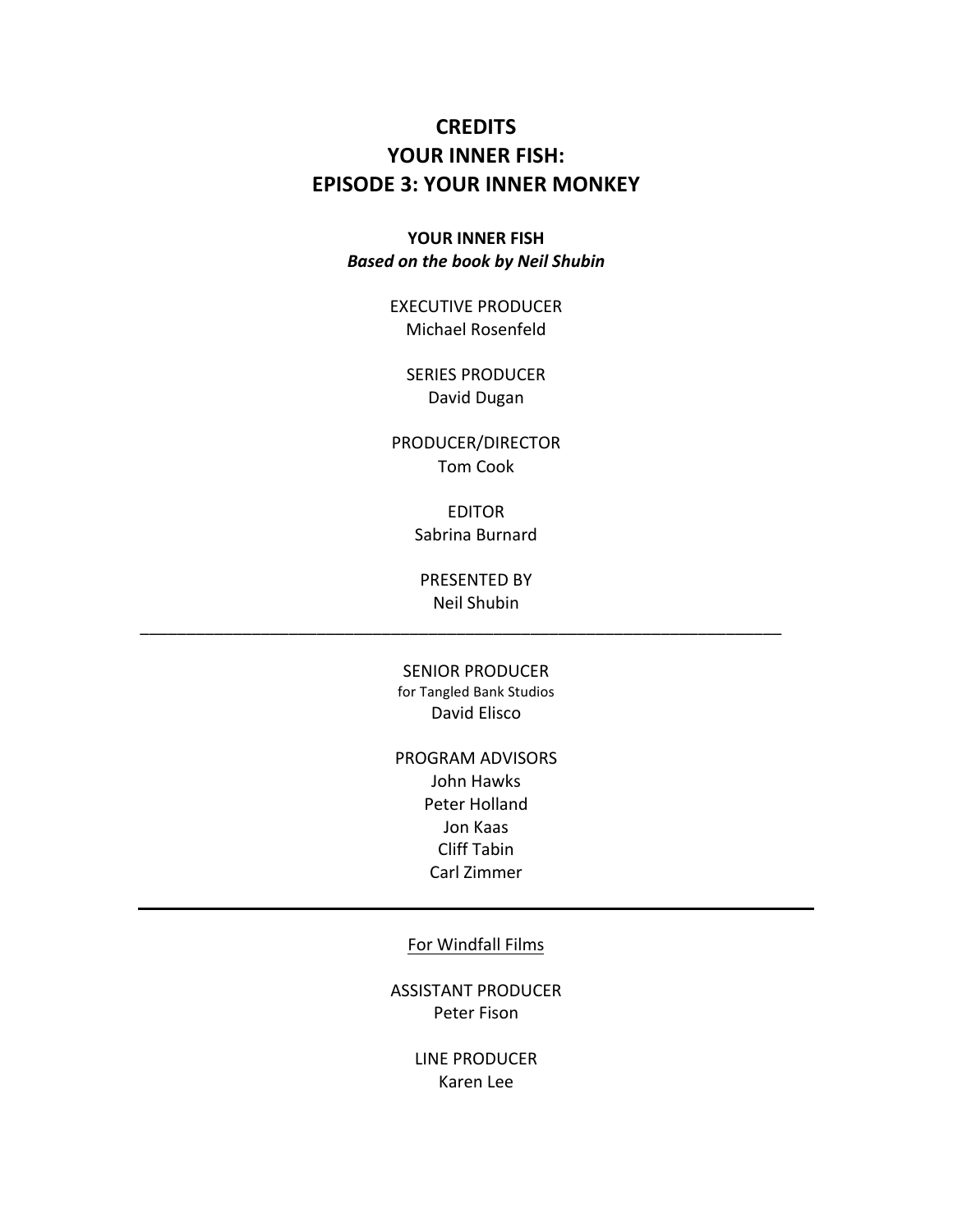### HEAD OF PRODUCTION Kristina!Obradovic

### JUNIOR PRODUCTION MANAGER Ulrike Pflanz

## EDIT!ASSISTANT Will Fiennes

## **JUNIOR RESEARCHER** Fiona Clarke

## ACCOUNTANT Sue Harvard

Jonathan!Andrews! John!Benam John!Mathie! Dave!Drum Gustavo Moller **Stuart Dunn** Spence Palermo Piers Leigh Rich Pooler Stephen McCarthy David Strayer David!Wendlinger Conley van der Westhuizen

SOUND RECORDISTS DIRECTORS OF PHOTOGRAPHY

## VISUAL!EFFECTS Jellyfish Pictures

MUSIC Max!de!Wardener

PRODUCTION DESIGNER Jamie Andrews

## POST PRODUCTION PRODUCER Karen Smith

SOUND DESIGNER Blair Jollands

DUBBING MIXER Nick Fry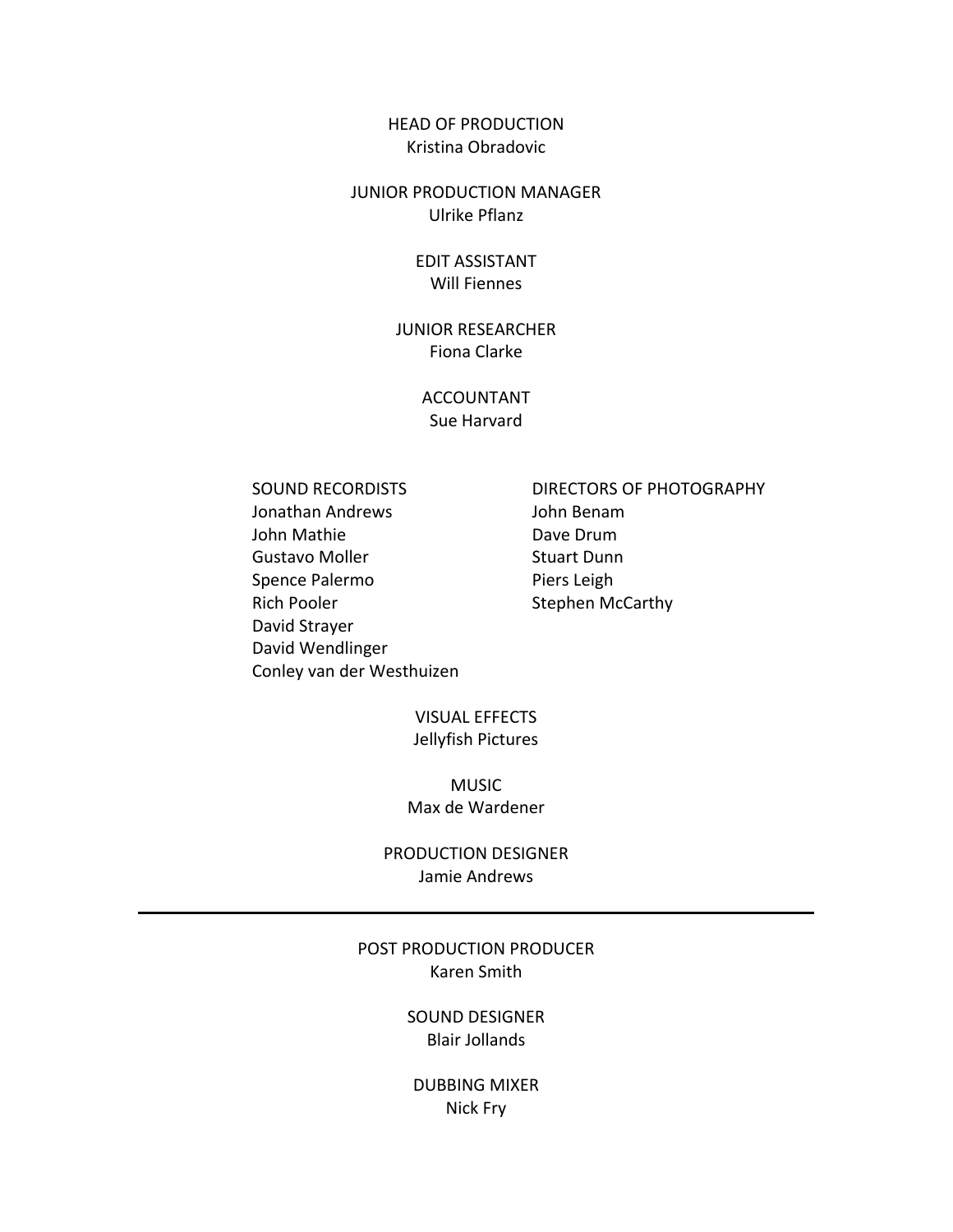### **COLORIST** Perry Gibbs

# ONLINE EDITORS Tamer!Osman Stef Henley

## For Tangled Bank Studios

EXECUTIVE IN CHARGE Sean Carroll

DIRECTOR OF PRODUCTION Lori Beane

> SENIOR RESEARCHER Laura Helft

> > RESEARCHER Lia Kvatum

SENIOR PRODUCER Anne Tarrant

LINE PRODUCER Heather Forbes

POST PRODUCTION SUPERVISOR Arjun!Rao

PRODUCTION COORDINATOR Lorri Garcia-Cottrell

ASSISTANT TO THE EXECUTIVE PRODUCER Wilma Davis

Tangled Bank Studios, LLC is a production company established and funded by the Howard Hughes Medical Institute